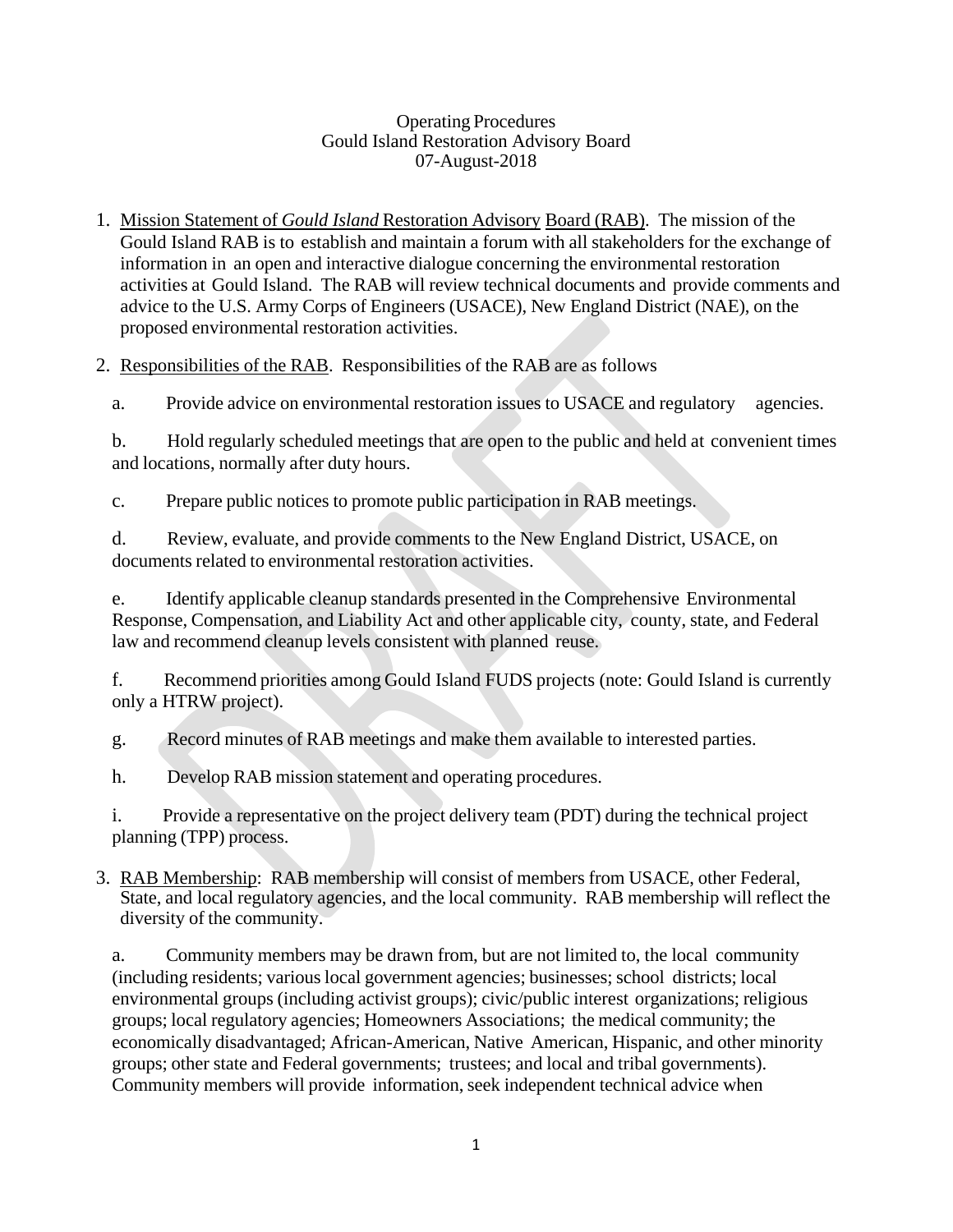appropriate and feasible, communicate public concerns to the RAB, and provide information and progress reports to the public.

- b. Other RAB members will be as follows:
	- (1) USACE Co-Chair. Responsibilities of the USACE Co-Chair (i.e., the project manager (PM) or some other, higher-level USACE manager) are listed in paragraph 7a below.
	- (2) State Regulatory Agencies. Responsibilities of the state regulatory agency member(s) are listed in paragraph 7d below.
- 4. RAB Formation. General guidelines applicable to the formation of a RAB are as follows:
	- a. A RAB will consist of no more than 30 members.

b. A selection panel made up of community members will recommend RAB members to the USACE New England district Commander for approval.

c. RAB members will serve a 2 year term. RAB members may submit an application to serve another term (not to exceed 4 years) when their first term has been completed. Total service for any person or stakeholder exceeding 4 years will be allowed only if membership and potential members fall below 30 members.

d. A Community Co-Chair will be elected by the RAB members. The procedures for conducting this election are specified in paragraph 6 below. The Community Co- Chair will serve a 2-year term, with re-election limited to one additional term for a total of 4 years.

e. A Vice Community Co-Chair will be elected by the RAB members. The Vice Community Co-Chair will be the member receiving the second most votes during Co-Chair election. The Vice-Community Co-Chair may serve indefinitely provided they continue to be elected every 2 years. The Vice Community Co-Chair will assume the duties and responsibilities of the Community Co-Chair should the position be vacant, or should the Community Co-Chair have completed a 4-year term with no successor elected.

f. The PM or some other, higher-level USACE manager designated by the district Commander will serve as the USACE Co-Chair. If the USACE Co-Chair is unable to attend RAB responsibilities due to being deployed in support of USACE operations, a USACE district member will serve in the interim and assume responsibility until the Co-Chair's return.

5. RAB Meetings. RAB members will comply with the following meeting procedures:

a. Each community member will have one vote on the RAB's operating procedures in RAB meetings. Minutes of each RAB meeting will be recorded for inclusion in the Administrative Record.

b. Each RAB member will act individually in discussions, in providing comments on documents, and in providing advice to USACE. The RAB is not an advisory committee, as that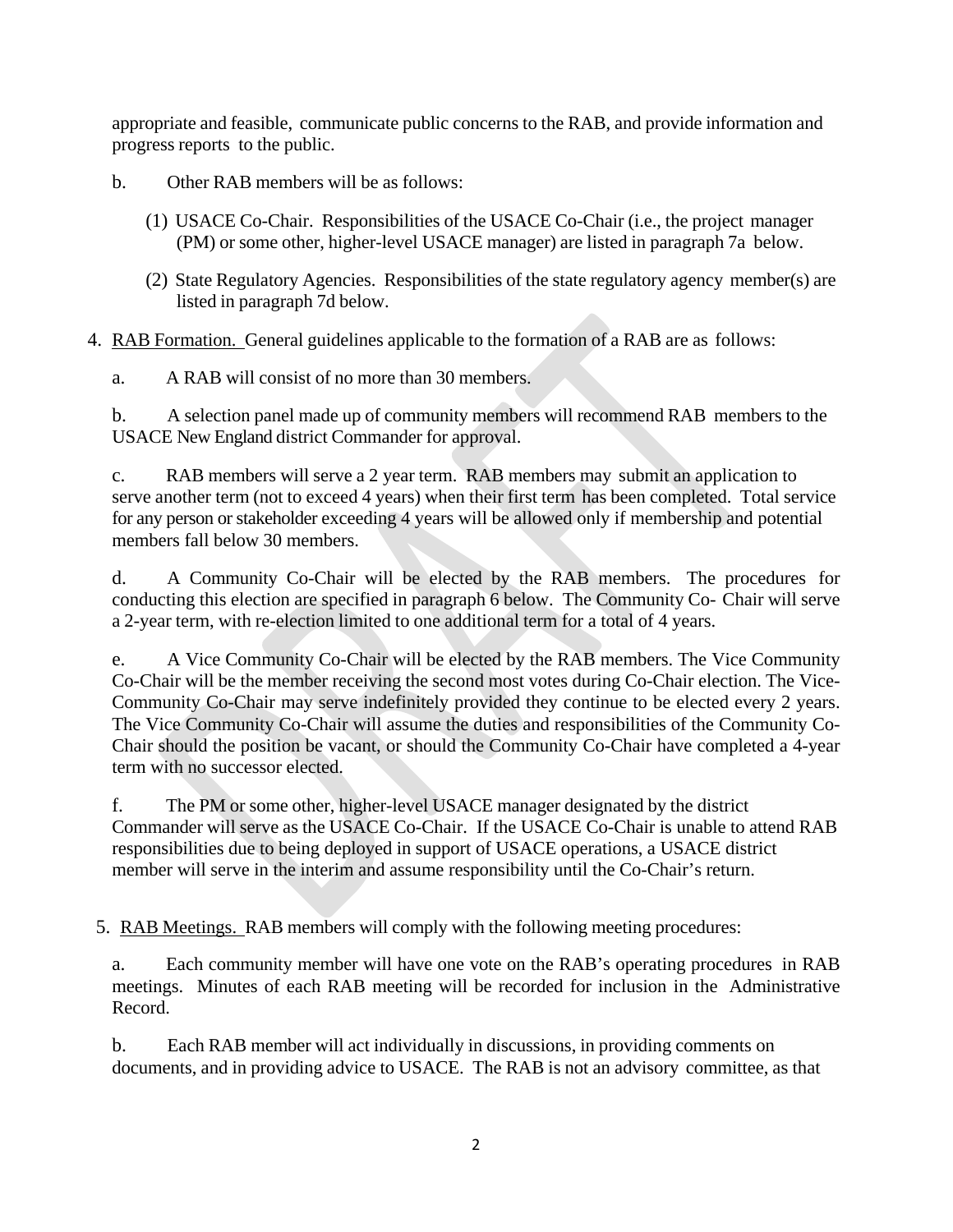term is used in the Federal Advisory Committee Act. All advice will be offered by RAB members as individuals and is not to be construed as "consensus" advice.

c. Regular, on-time attendance is a requirement for continued RAB membership. The RAB will meet twice a year, or more frequently at the request of RAB members, or any other period specified in the RAB operating procedures. Members are expected to attend every meeting. After a member has missed two meetings without appropriate explanation, the USACE and Community Co- Chairs will send a 14-day written notice to the member requesting written explanation, within 14 days, of these absences and indicating that after three missed meetings, the RAB will assume that the member is no longer interested and will terminate his or her membership.

d. Member participation will follow a process similar to that presented in Robert's Rules of Order. An agenda will be followed at RAB meetings, with full and open discussions encouraged. A time for public comments or questions from the public on matters not included in the agenda will be held either at the beginning or near the end of the meeting. An effort should be made to complete the agenda, including public comments and questions, within one and one half hours. A Co- Chair will ask the members for a motion to adjourn and approval of such motion in order to end each meeting.

e. The RAB will encourage public participation. Co-Chairs, or other designated representatives, will respond to questions raised by the public. If sufficient information is not available to provide an accurate response at the meeting, the issue will be recorded in the meeting transcript. A written response to all issues raised will be provided. The response provided will be an agenda item for discussion at the next regularly scheduled meeting. All public comments will be considered by the RAB and recorded in the meeting transcript.

f. RAB community members must have prior approval of the RAB before speaking for the RAB during press interviews or other public relations activities.

g. When a RAB member is unable to participate in RAB meetings, the member should submit a written resignation to a RAB co-chairperson. Resigning members may nominate new members to replace themselves. Replacement members will also be sought from those individuals who were notified of their non-selection when they reflect the diversity of the community.

h. A Procedures Committee will be established to resolve issues regarding compliance with the operating procedures and to accept proposals from RAB members to change the procedures. This committee will be composed of the two Co-Chairs and Vice Community Co-Chair.

i. A Technical Review Committee, consisting of a committee chairperson and between two and four other RAB members, will be established to review USACE draft technical documents and consolidate RAB comments on said documents. The committee chairperson may attend project meetings which discuss the technical planning process.

j. A Community Outreach Committee, consisting of a committee chairperson and two-four other RAB members, will be established to facilitate the spread of project progress and information to the local community. Requests to speak with media or journalists on behalf of the RAB should be sent to this committee, which will then forward the request to the Co-Chairs. The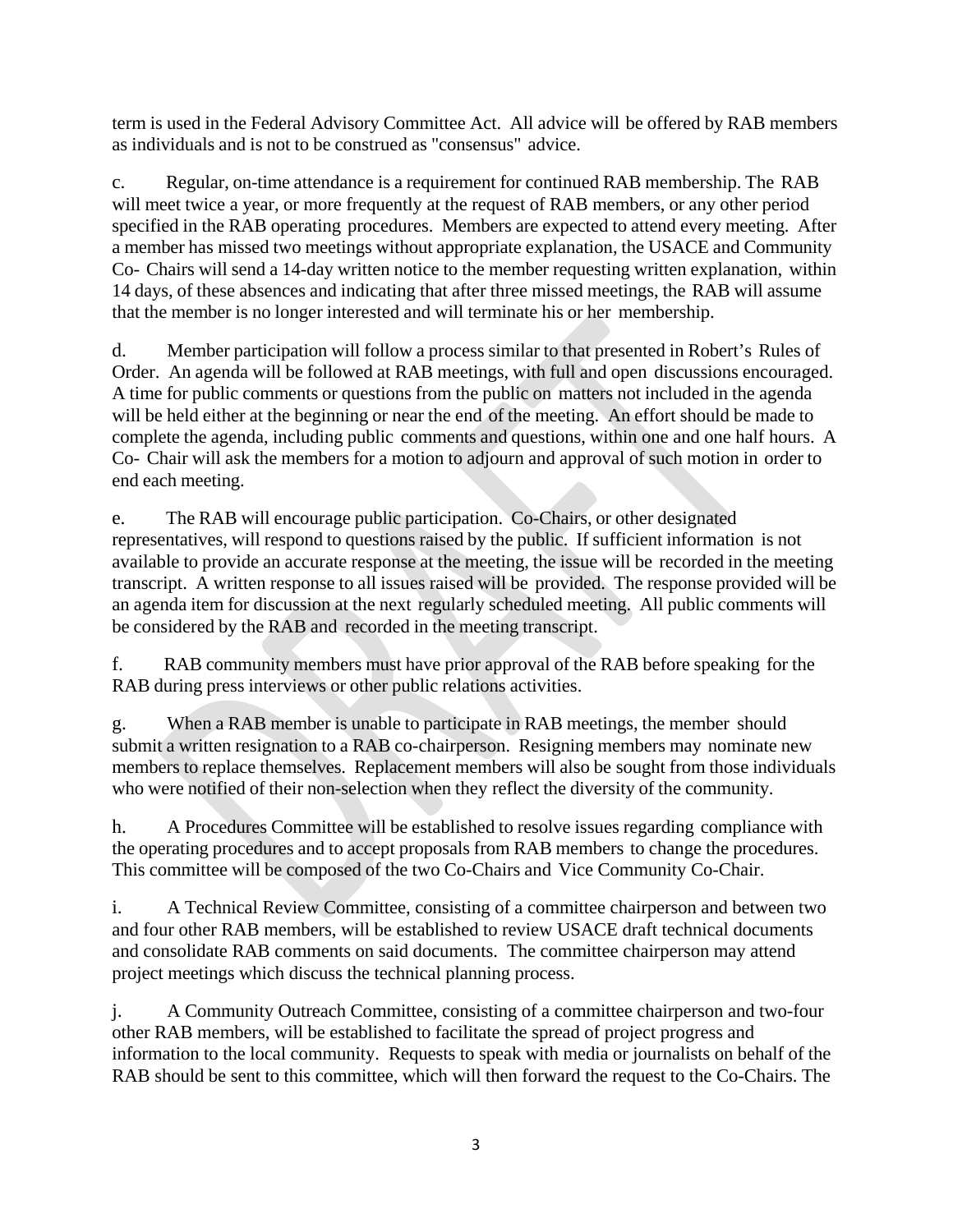Committee should consider additional methods to conduct public outreach and, upon receiving the approval of the Co-Chairs, should implement public outreach projects.

k. Election of the Community Co-Chair will occur by vote during the first RAB meeting. The procedures for conducting the election are listed in paragraph 6 below.

l. Disputes within the RAB will be resolved by means of a three-step process. First, the RAB Co-Chairs will attempt to resolve the issue. When these efforts are not successful, an independent facilitator may be brought in to resolve the issue. Disputes which cannot be resolved by the Co-Chairs or a facilitator may be formally presented to the USACE district Commander for resolution.

m. A quorum of RAB members must be present in order to hold a RAB meeting. A quorum is defined as both Co-Chairs, one regulatory agency member (which may be USACE or RIDEM), and a minimum of 10 of the remaining RAB members.

- 6. Election of Community Co-Chair. An election will be held in June every two years to elect a Community Co-Chair. The DOD Co-Chair will solicit volunteers at least two weeks prior to the vote. Community Co-Chair will be elected by a majority vote of the community RAB members present at the meeting, by written ballot. The USACE Co-Chair will count the written ballots and announce the results at the within one week of voting. The Co-Chair elect will assume the position at the following RAB meeting.
- 7. RAB Member Responsibilities.
	- a. Responsibilities of the USACE Co-Chair are as follows:

(1) Coordinate with the Community Co-Chair to prepare and distribute an agenda prior to each RAB meeting.

(2) Communicate with all RAB members regarding environmental restoration activities at Gould Island.

(3) Publicly announce RAB meetings at least 15 days prior to and on the day preceding the meeting dates.

(4) Ensure that USACE participates in an open and constructive manner.

(5) Ensure that RAB members are educated and trained regarding their responsibilities as a member of the RAB.

(6) Ensure that the RAB is provided access to documents for its review and comment. Ensure that an adequate review period is allowed for the RAB members. Ensure that documents distributed to the RAB are also made available to the public in the information repository.

(7) Maintain a mailing list of interested and affected parties in the environmental restoration activities at Gould Island.

(8) Ensure that adequate administrative and technical support is provided to the RAB.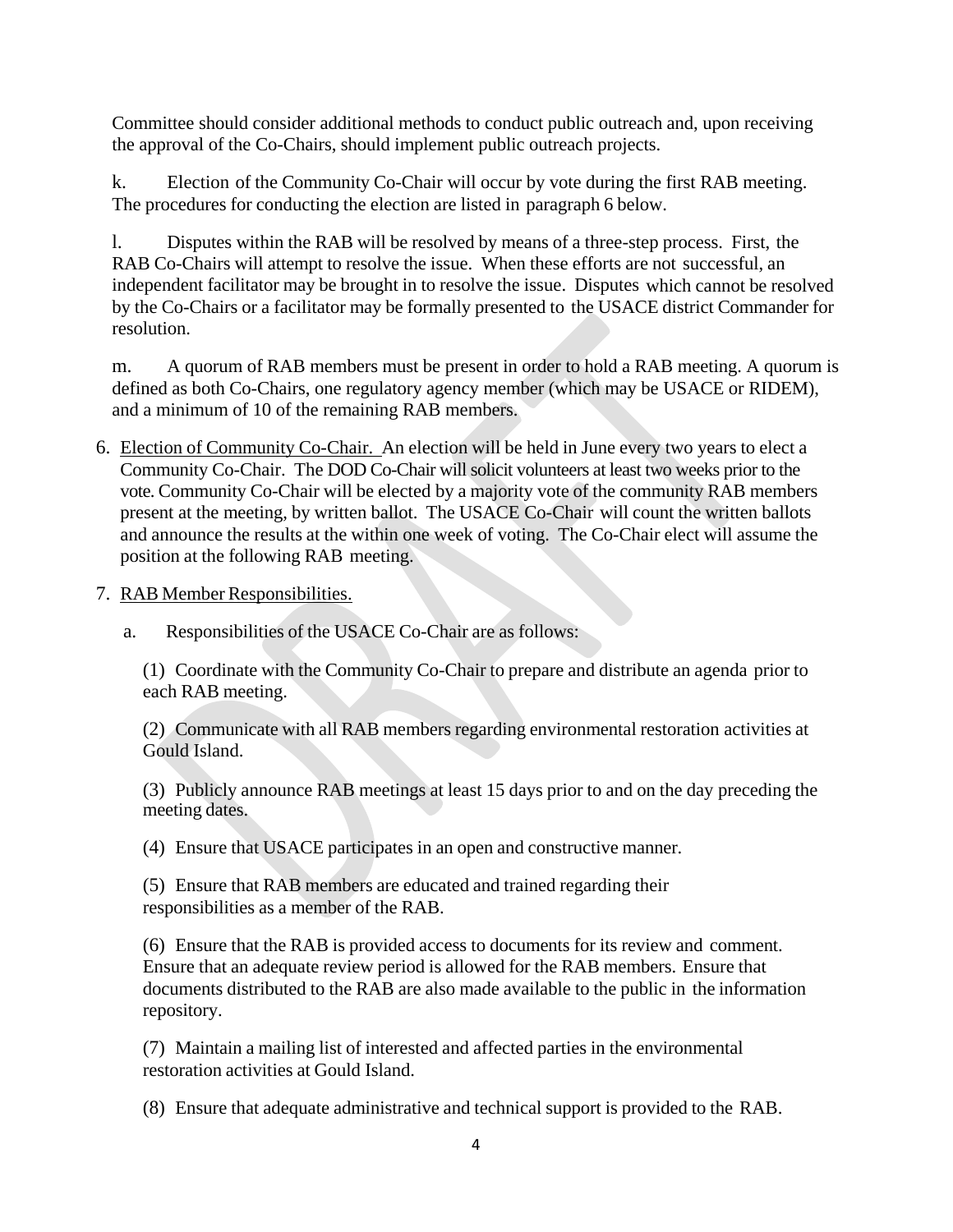(9) Ensure that community issues and concerns related to environmental restoration activities are addressed when raised.

(10) Ensure that the RAB is fully informed during all phases of the environmental restoration process and that it has opportunities to participate in advising decision makers before final decisions are made.

(11) Provide all relevant guidance documents to the RAB to enhance the operation of the RAB.

(12) Report back to the USACE district and refer issues not related to environmental restoration to appropriate officials for action.

(13) Ensure that the RAB is represented on the PDT during the TPP process.

(14) Ensure that any significant documentation generated by the RAB meets the regulatory requirements set forth in the ER 200-3-1, chapter 9.

(15) Ensure that RAB meeting minutes summarizing topics discussed are prepared and made available, at a minimum, in the information repository.

(16) Ensure that information on activities related to the RAB is documented and made available in the information repository.

(17) Ensure that RAB input is considered in decisions regarding response activities, and information about the RAB is included in the Administrative Record.

(18) Ensure that all RAB meetings are open to the public and announced to the public via public notice.

- b. Responsibilities of the Community Co-Chair are as follows:
	- (1) Coordinate with the USACE Co-Chair and the RAB members to prepare and distribute an agenda prior to each RAB meeting
	- (2) Coordinate, as required, with the USACE Co-Chair to ensure that RAB questions and concerns are answered in an appropriate and timely manner
	- (3) Encourage open and constructive community participation at RAB meetings.
	- (4) Ensure that RAB members are trained regarding their responsibilities as RAB members.
	- (5) Communicate with RAB members regarding environmental restoration activities.
	- (6) Ensure that community issues and concerns related to environmental restoration are adequately addressed and that relevant information is communicated back to the community.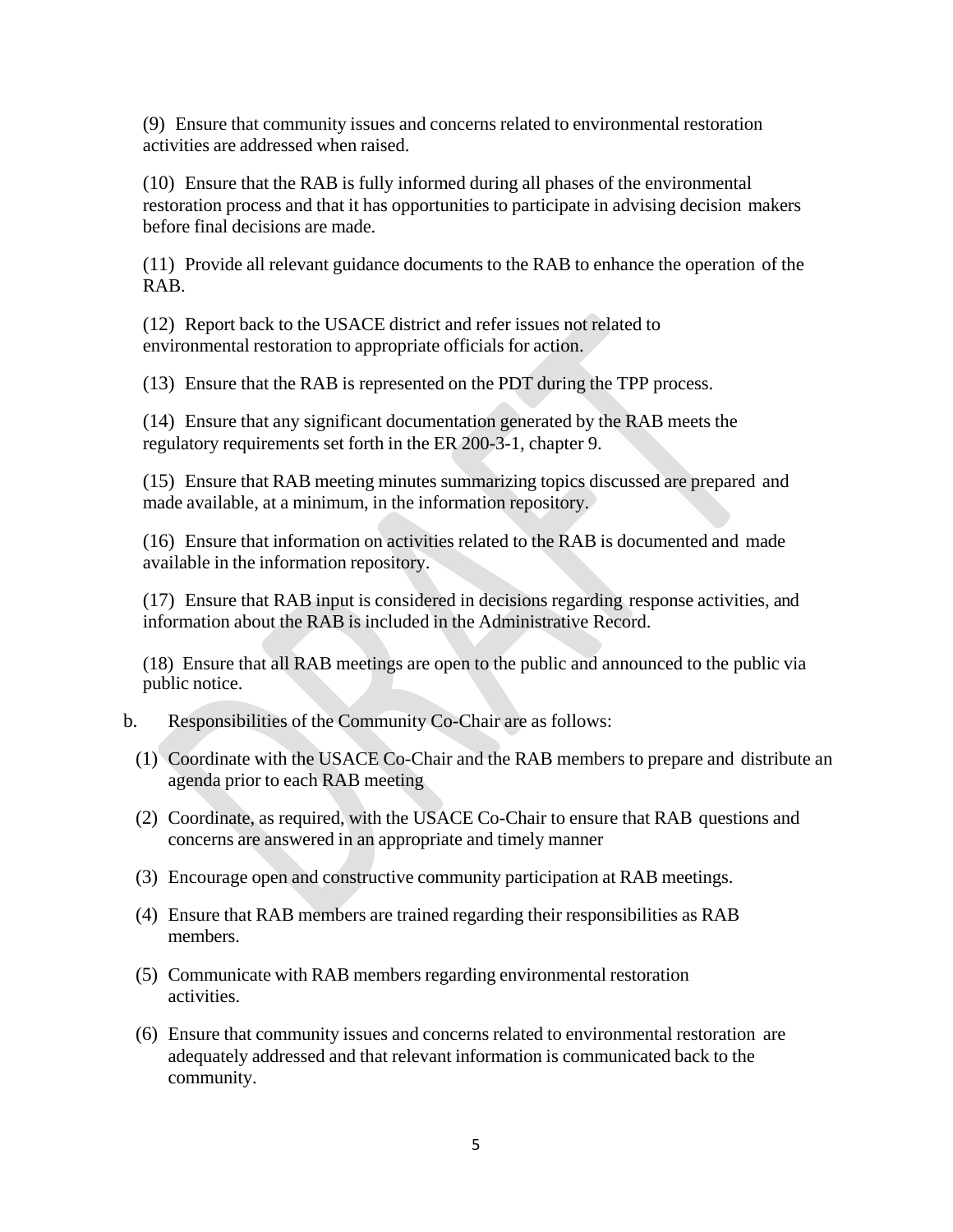- (7) Assist in the dissemination of information to the general public.
- (8) Serve without compensation.
- (9) Serve as working liaison with the Town of Jamestown regarding RAB and South Gould Island issues.
- (10) Attend NAVSTA Newport RAB meetings and coordinate with the Newport RAB and the Navy on areas of common interest regarding Gould Island.
- (11) Insure the flow of information between the RAB, Town of Jamestown, RIDEM and other stakeholders in the restoration of South Gould.
- c. Responsibilities of the Vice Community Co-Chair are as follows:
- (1) Assume the duties of Community Co-Chair should the Co-Chair be unavailable for any reason.
- (2) Serve as the presumed Community Co-Chair should there be no interest from any RAB members in seeking election when the Co-Chair's 4-year term limit.
- (3) Remain actively engaged with both Co-Chairs.
- d. Responsibilities of RAB community members are as follows:
	- (1) Attend RAB meetings as required by the RAB operating procedures.
	- (2) Provide advice on environmental restoration activities to decision makers.
	- (3) Communicate community interests and concerns to the RAB.
	- (4) Serve as a conduit for the flow of information among the community, the USACE district, and other involved Federal, state, and local agencies regarding the environmental restoration issues at Gould Island.
	- (5) Review, evaluate, and provide comments on documents related to environmental restoration activities.
	- (6) Serve without compensation.
	- (7) Ensure that all RAB discussions are constructive and courteous.
- e. Responsibilities of state regulatory agency member(s) are as follows:
	- (1) Attend RAB meetings as required by RAB operating procedures.
	- (2) Serve as an information, referral, and resource bank for the community, the USACE district, and other involved Federal, state, and local agencies regarding environmental restoration activities at Gould Island.